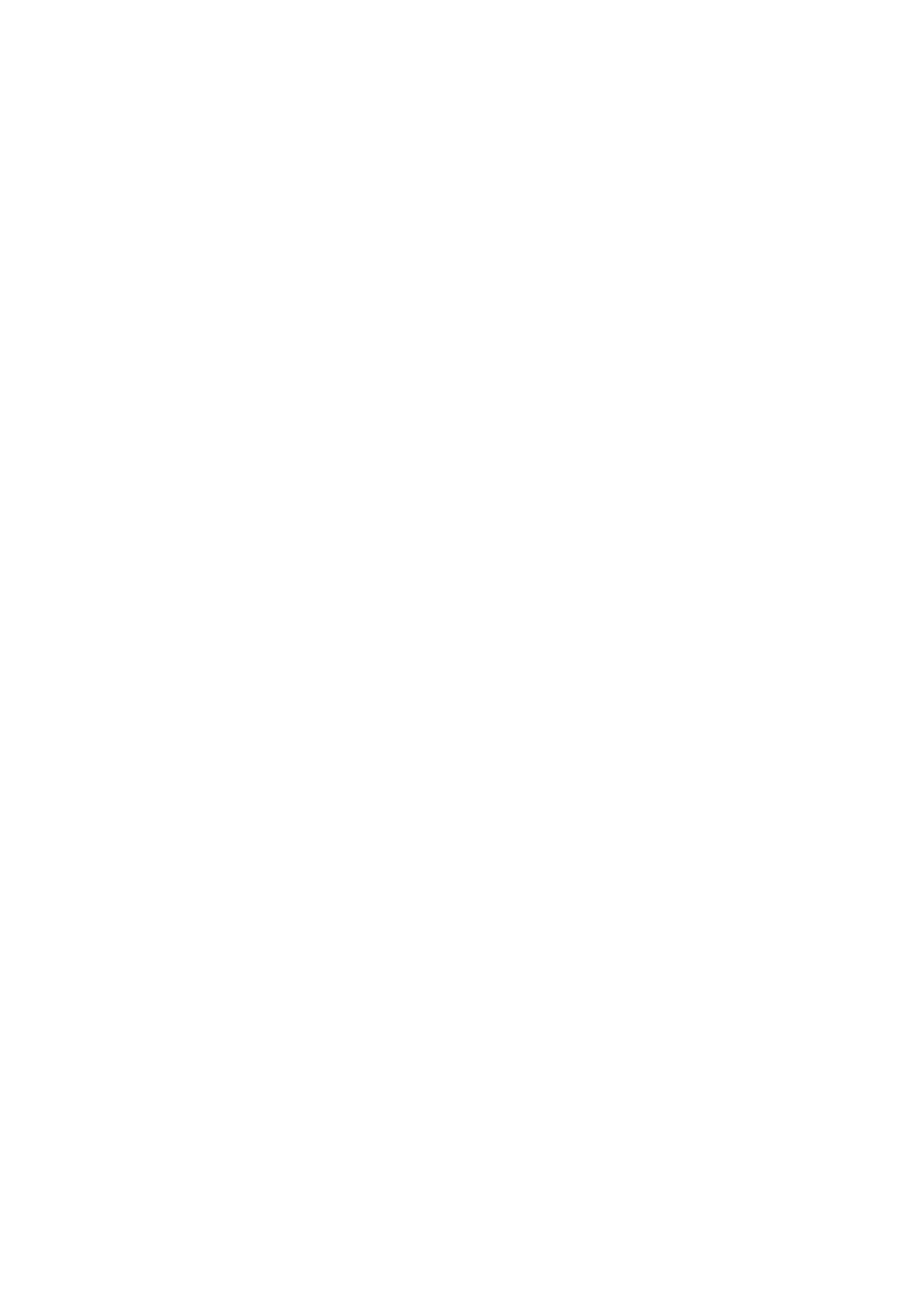I

*(Legislative acts)* 

## REGULATIONS

#### <span id="page-2-0"></span>**REGULATION (EU) 2017/850 OF THE EUROPEAN PARLIAMENT AND OF THE COUNCIL**

#### **of 17 May 2017**

**amending Regulation (EC) No 539/2001 listing the third countries whose nationals must be in possession of visas when crossing the external borders and those whose nationals are exempt from that requirement (Ukraine)** 

THE EUROPEAN PARLIAMENT AND THE COUNCIL OF THE EUROPEAN UNION,

Having regard to the Treaty on the Functioning of the European Union, and in particular point (a) of Article 77(2) thereof,

Having regard to the proposal from the European Commission,

After transmission of the draft legislative act to the national parliaments,

Acting in accordance with the ordinary legislative procedure ( 1 ),

Whereas:

- (1) Council Regulation (EC) No 539/2001 ( 2 ) lists the third countries whose nationals must be in possession of a visa when crossing the external borders of the Member States and those whose nationals are exempt from that requirement. The composition of the lists of third countries in Annexes I and II should be, and should remain, consistent with the criteria set out in Regulation (EC) No 539/2001. References to third countries in respect of which the situation has changed as regards those criteria should be transferred from one annex to the other, as appropriate.
- (2) It is considered that Ukraine has met all the benchmarks set out in the Visa Liberalisation Action Plan presented to the Ukrainian Government in November 2010, and therefore fulfils the relevant criteria for its citizens to be exempted from the visa requirement when travelling to the territory of Member States. The continuous fulfilment by Ukraine of such criteria, especially on the fight against organised crime and corruption, will be duly monitored by the Commission in accordance with the relevant mechanism set out in Regulation (EC) No 539/2001.
- (3) The reference to Ukraine should thus be transferred from Annex I to Regulation (EC) No 539/2001 to Annex II thereto. That visa waiver should apply only to holders of biometric passports issued by Ukraine in line with the standards of the International Civil Aviation Organisation (ICAO).
- (4) This Regulation constitutes a development of the provisions of the Schengen *acquis* in which the United Kingdom does not take part, in accordance with Council Decision 2000/365/EC ( 3 ); the United Kingdom is therefore not taking part in the adoption of this Regulation and is not bound by it or subject to its application.

<sup>(</sup> 1 ) Position of the European Parliament of 6 April 2017 (not yet published in the Official Journal) and decision of the Council of 11 May 2017.

<sup>(</sup> 2 ) Council Regulation (EC) No 539/2001 of 15 March 2001 listing the third countries whose nationals must be in possession of visas when crossing the external borders and those whose nationals are exempt from that requirement (OJ L 81, 21.3.2001, p. 1).

<sup>(</sup> 3 ) Council Decision 2000/365/EC of 29 May 2000 concerning the request of the United Kingdom of Great Britain and Northern Ireland to take part in some of the provisions of the Schengen *acquis* (OJ L 131, 1.6.2000, p. 43).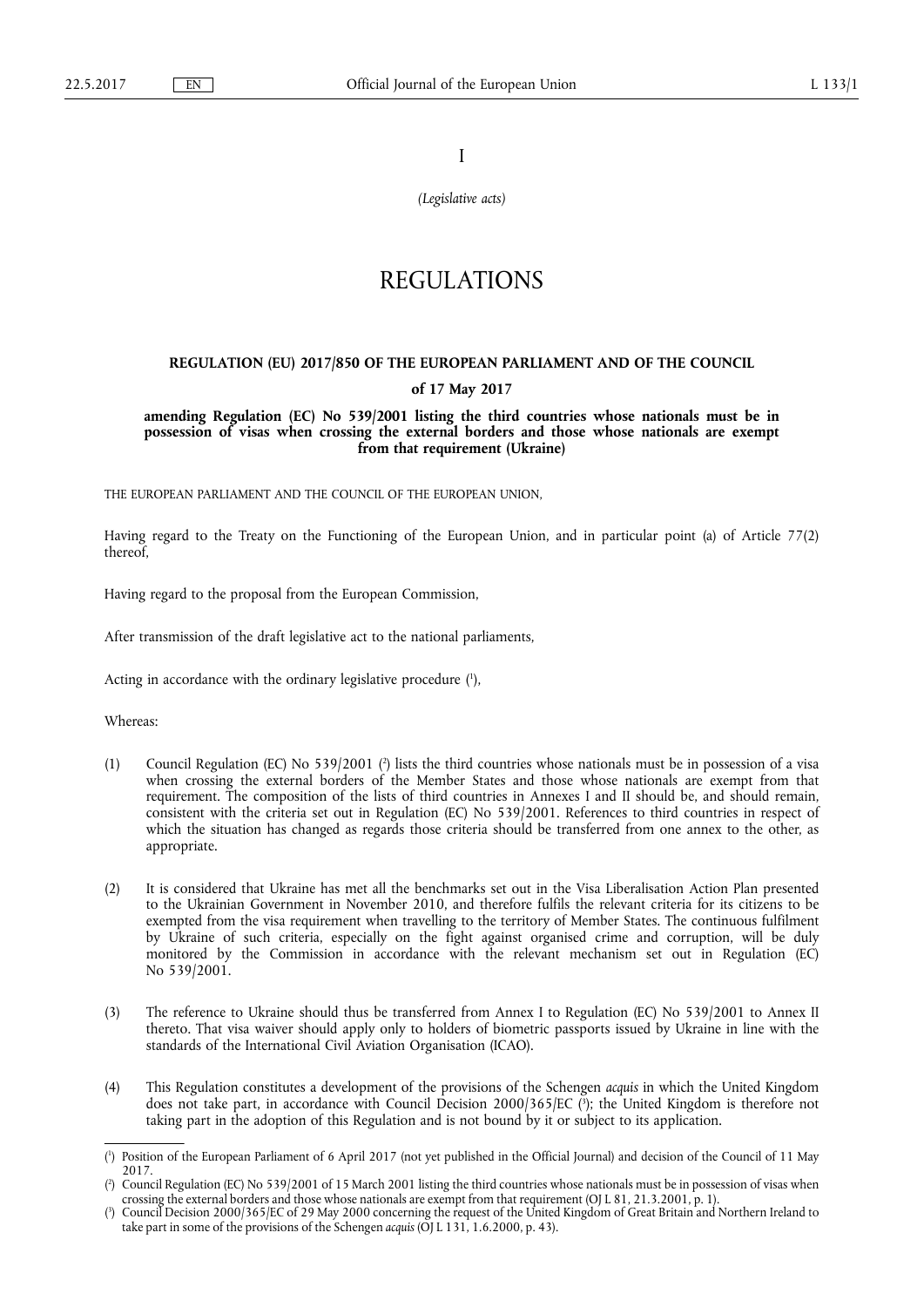- (5) This Regulation constitutes a development of the provisions of the Schengen *acquis* in which Ireland does not take part, in accordance with Council Decision 2002/192/EC ( 1 ); Ireland is therefore not taking part in the adoption of this Regulation and is not bound by it or subject to its application.
- (6) As regards Iceland and Norway, this Regulation constitutes a development of the provisions of the Schengen *acquis* within the meaning of the Agreement concluded by the Council of the European Union and the Republic of Iceland and the Kingdom of Norway concerning the latters' association with the implementation, application and development of the Schengen *acquis* ( 2 ) which fall within the area referred to in Article 1, Point B of Council Decision 1999/437/EC (3).
- (7) As regards Switzerland, this Regulation constitutes a development of the provisions of the Schengen *acquis* within the meaning of the Agreement between the European Union, the European Community and the Swiss Confederation on the Swiss Confederation's association with the implementation, application and development of the Schengen *acquis* ( 4 ), which fall within the area referred to in Article 1, point B of Decision 1999/437/EC read in conjunction with Article 3 of Council Decision 2008/146/EC ( 5 ).
- (8) As regards Liechtenstein, this Regulation constitutes a development of the provisions of the Schengen *acquis*  within the meaning of the Protocol between the European Union, the European Community, the Swiss Confederation and the Principality of Liechtenstein on the accession of the Principality of Liechtenstein to the Agreement between the European Union, the European Community and the Swiss Confederation on the Swiss Confederation's association with the implementation, application and development of the Schengen *acquis* ( 6 ), which fall within the area referred to in Article 1, point B of Decision 1999/437/EC read in conjunction with Article 3 of Council Decision  $2011/350$ /EU (7),

HAVE ADOPTED THIS REGULATION:

*Article 1* 

Regulation (EC) No 539/2001 is amended as follows:

- (a) in Annex I, Part 1 ('STATES'), the reference to Ukraine is deleted.
- (b) in Annex II, Part 1 ('STATES'), the following reference is inserted:

'Ukraine (\*)

(\*) The visa waiver is limited to the holders of biometric passports issued by Ukraine in line with standards of the International Civil Aviation Organisation (ICAO).'.

#### *Article 2*

This Regulation shall enter into force on the twentieth day following that of its publication in the *Official Journal of the European Union*.

<sup>(</sup> 1 ) Council Decision 2002/192/EC of 28 February 2002 concerning Ireland's request to take part in some of the provisions of the Schengen *acquis* (OJ L 64, 7.3.2002, p. 20).

<sup>(</sup> 2 ) OJ L 176, 10.7.1999, p. 36.

<sup>(</sup> 3 ) Council Decision 1999/437/EC of 17 May 1999 on certain arrangements for the application of the Agreement concluded by the Council of the European Union and the Republic of Iceland and the Kingdom of Norway concerning the association of those two States with the implementation, application and development of the Schengen *acquis* (OJ L 176, 10.7.1999, p. 31).

<sup>(</sup> 4 ) OJ L 53, 27.2.2008, p. 52.

<sup>(</sup> 5 ) Council Decision 2008/146/EC of 28 January 2008 on the conclusion, on behalf of the European Community, of the Agreement between the European Union, the European Community and the Swiss Confederation on the Swiss Confederation's association with the implementation, application and development of the Schengen *acquis* (OJ L 53, 27.2.2008, p. 1). 6

<sup>(</sup> ) OJ L 160, 18.6.2011, p. 21.

<sup>(</sup> 7 ) Council Decision 2011/350/EU of 7 March 2011 on the conclusion, on behalf of the European Union, of the Protocol between the European Union, the European Community, the Swiss Confederation and the Principality of Liechtenstein on the accession of the Principality of Liechtenstein to the Agreement between the European Union, the European Community and the Swiss Confederation on the Swiss Confederation's association with the implementation, application and development of the Schengen *acquis*, relating to the abolition of checks at internal borders and movement of persons (OJ L 160, 18.6.2011, p. 19).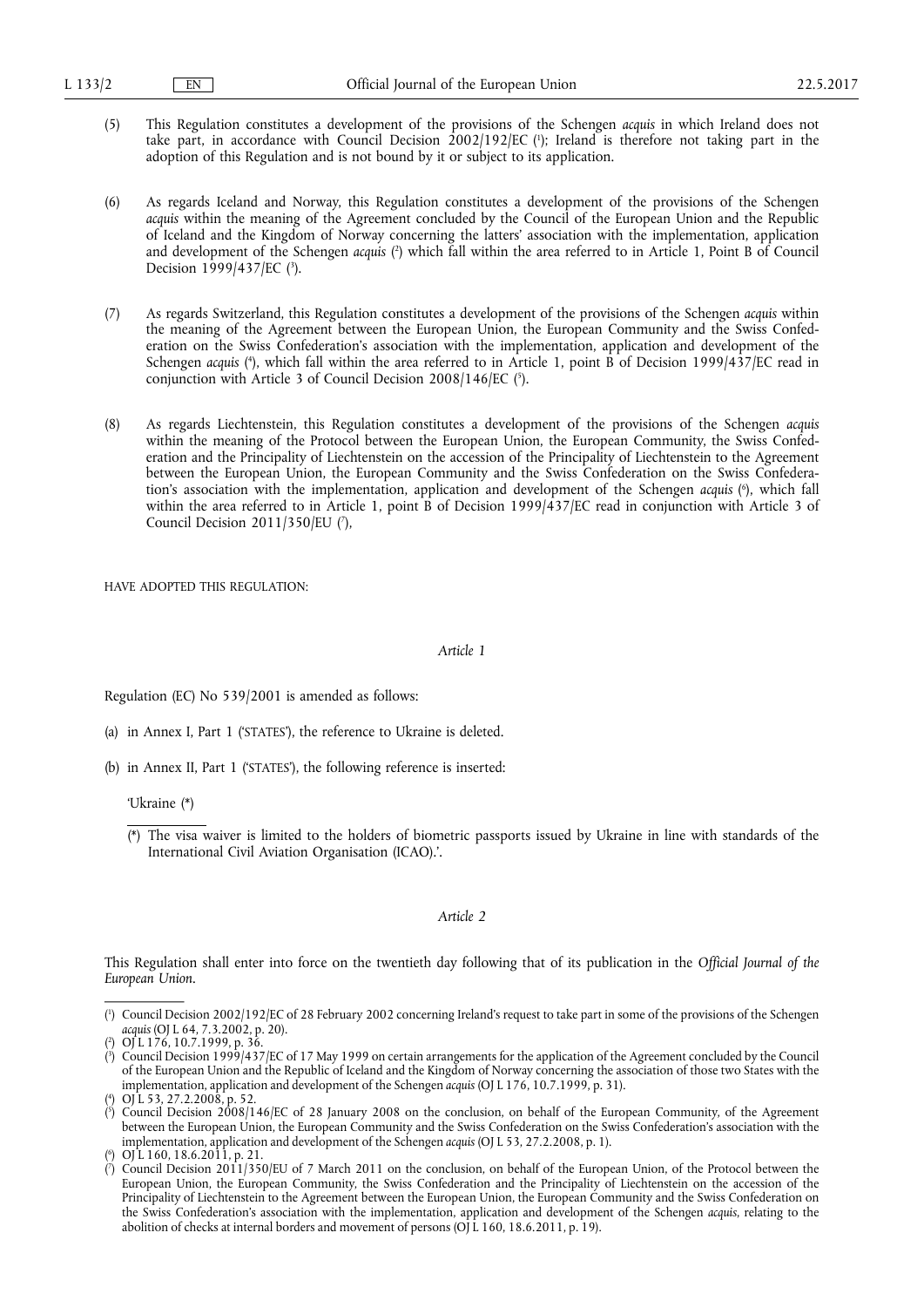This Regulation shall be binding in its entirety and directly applicable in the Member States in accordance with the Treaties.

Done at Strasbourg, 17 May 2017.

*For the European Parliament The President*  A. TAJANI

*For the Council The President*  C. ABELA